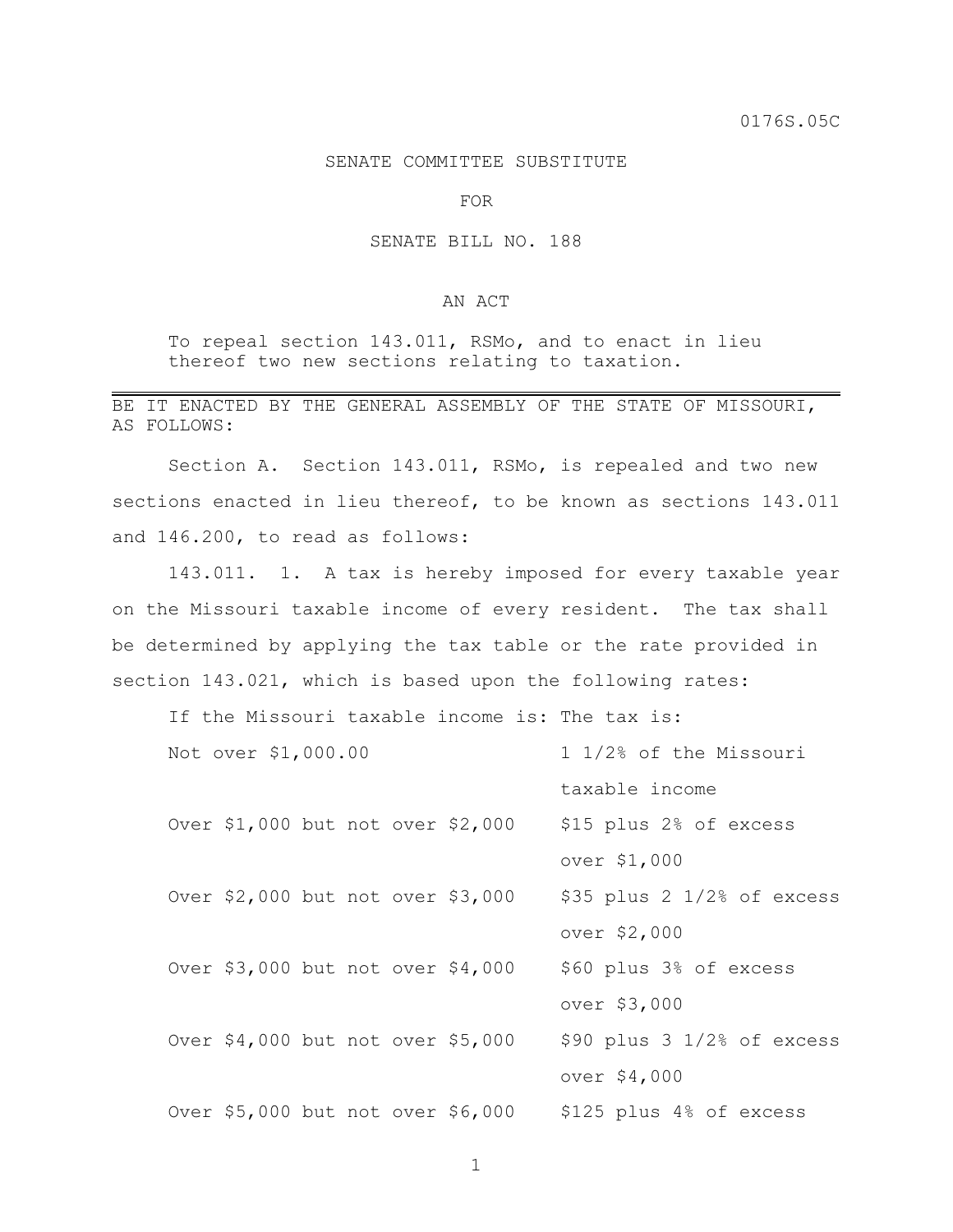over \$5,000

| Over \$6,000 but not over \$7,000 |  |  | $$165$ plus 4 $1/2$ of  |
|-----------------------------------|--|--|-------------------------|
|                                   |  |  | excess over \$6,000     |
| Over \$7,000 but not over \$8,000 |  |  | \$210 plus 5% of excess |
|                                   |  |  | over \$7,000            |
| Over \$8,000 but not over \$9,000 |  |  | \$260 plus 5 1/2% of    |
|                                   |  |  | excess over \$8,000     |
| Over \$9,000                      |  |  | \$315 plus 6% of excess |
|                                   |  |  | over \$9,000            |

2. (1) Beginning with the 2017 calendar year, the top rate of tax under subsection 1 of this section may be reduced over a period of years. Each reduction in the top rate of tax shall be by one-tenth of a percent and no more than one reduction shall occur in a calendar year. No more than five reductions shall be made under this subsection. Reductions in the rate of tax shall take effect on January first of a calendar year and such reduced rates shall continue in effect until the next reduction occurs.

(2) A reduction in the rate of tax shall only occur if the amount of net general revenue collected in the previous fiscal year exceeds the highest amount of net general revenue collected in any of the three fiscal years prior to such fiscal year by at least one hundred fifty million dollars.

(3) Any modification of tax rates under this subsection shall only apply to tax years that begin on or after a modification takes effect.

(4) The director of the department of revenue shall, by rule, adjust the tax tables under subsection 1 of this section to effectuate the provisions of this subsection. The bracket for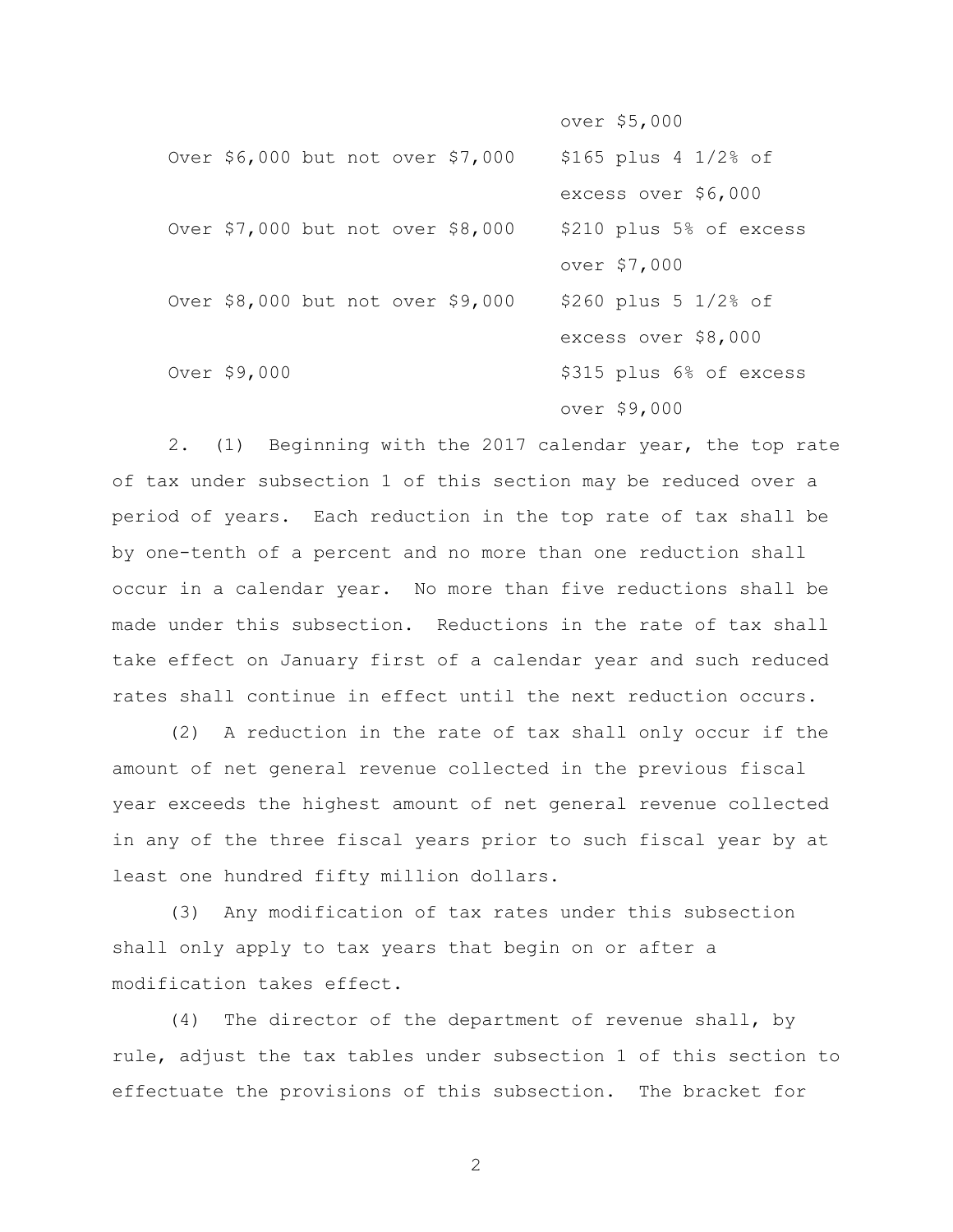income subject to the top rate of tax shall be eliminated once the top rate of tax has been reduced to five and one-half percent, and the top remaining rate of tax shall apply to all income in excess of the income in the second highest remaining income bracket.

3. (1) In addition to the rate reductions under subsection 2 of this section, beginning with the 2019 calendar year, the top rate of tax under subsection 1 of this section shall be reduced by four-tenths of one percent. Such reduction in the rate of tax shall take effect on January first of the 2019 calendar year.

(2) The modification of tax rates under this subsection shall only apply to tax years that begin on or after the date the modification takes effect.

(3) The director of the department of revenue shall, by rule, adjust the tax tables under subsection 1 of this section to effectuate the provisions of this subsection.

4. (1) In addition to the rate reductions under subsections 2 and 3 of this section, beginning with the 2020 calendar year, the top rate of tax under subsection 1 of this section shall be reduced by three-tenths of one percent. Such reduction in the rate of tax shall take effect on January first of a calendar year.

(2) The modification of tax rates under this subsection shall only apply to tax years that begin on or after a modification takes effect.

(3) The director of the department of revenue shall, by rule, adjust the tax tables under subsection 1 of this section to effectuate the provisions of this subsection.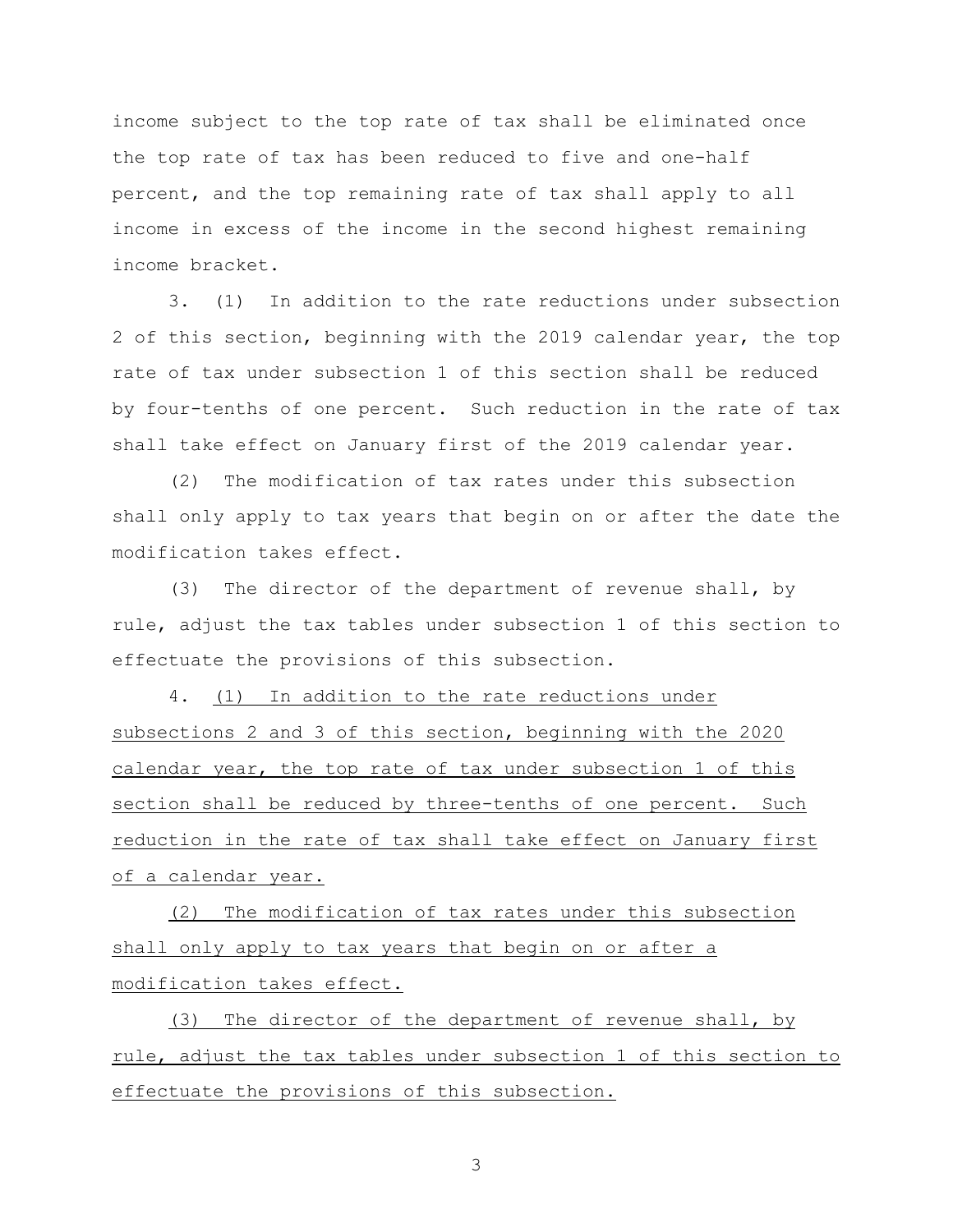5. Beginning with the 2017 calendar year, the brackets of Missouri taxable income identified in subsection 1 of this section shall be adjusted annually by the percent increase in inflation. The director shall publish such brackets annually beginning on or after October 1, 2016. Modifications to the brackets shall take effect on January first of each calendar year and shall apply to tax years beginning on or after the effective date of the new brackets.

**[**5.**]** 6. As used in this section, the following terms mean:

(1) "CPI", the Consumer Price Index for All Urban Consumers for the United States as reported by the Bureau of Labor Statistics, or its successor index;

(2) "CPI for the preceding calendar year", the average of the CPI as of the close of the twelve month period ending on August thirty-first of such calendar year;

(3) "Net general revenue collected", all revenue deposited into the general revenue fund, less refunds and revenues originally deposited into the general revenue fund but designated by law for a specific distribution or transfer to another state fund;

(4) "Percent increase in inflation", the percentage, if any, by which the CPI for the preceding calendar year exceeds the CPI for the year beginning September 1, 2014, and ending August 31, 2015.

146.200. 1. As used in this section, the following terms shall mean:

(1) "Endowment", a permanent fund held by an institution of higher education that: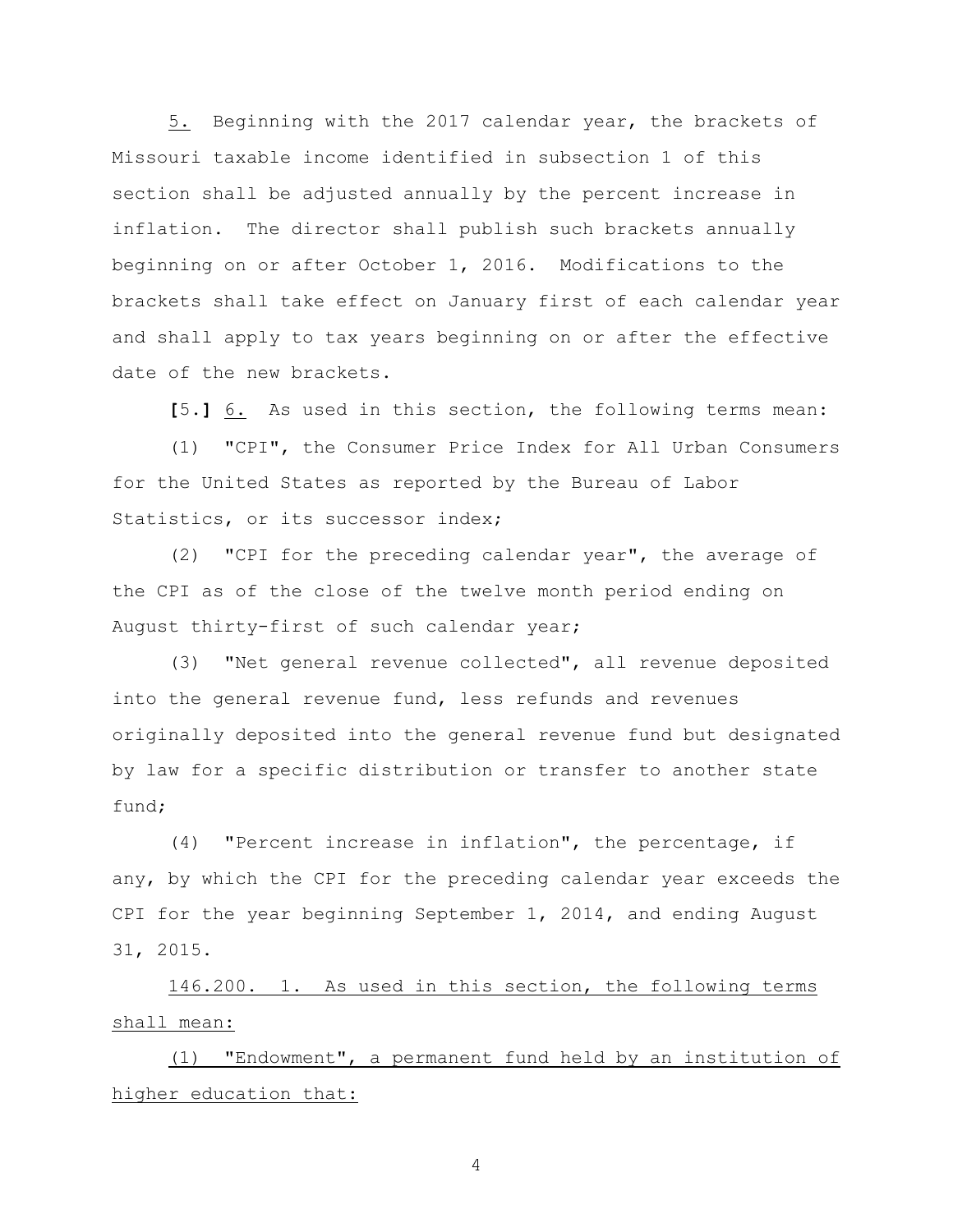(a) Consists of property, cash, cash equivalents, stocks, bonds, or any other marketable security;

(b) Is used for purposes indicated by donors to such fund or for other purposes related to the mission of the institution of higher education; and

(c) Attempts to maintain and grow the principal of such fund, while annually disbursing all or part of investment earnings generated by the fund;

(2) "Qualifying institution of higher education", an institution of higher education that:

(a) Is affiliated with, or provides medical faculty to, any abortion facility, as such term is defined in section 188.015;

(b) Offers specific medical fellowships that offer training in performing or inducing abortions; or

(c) Supports in any manner any abortion facility where abortions are performed or induced when not necessary to save the life of the mother.

2. For all tax years beginning on or after January 1, 2020, a tax is hereby imposed for every taxable year on the endowment of a qualifying institution of higher education at a rate of one and nine-tenths percent of the aggregate fair market value of the assets of such endowment.

3. Revenues generated by the tax under this section shall be deposited in the general revenue fund.

4. The department of revenue shall promulgate rules to implement the provisions of this section. Any rule or portion of a rule, as that term is defined in section 536.010 that is created under the authority delegated in this section shall